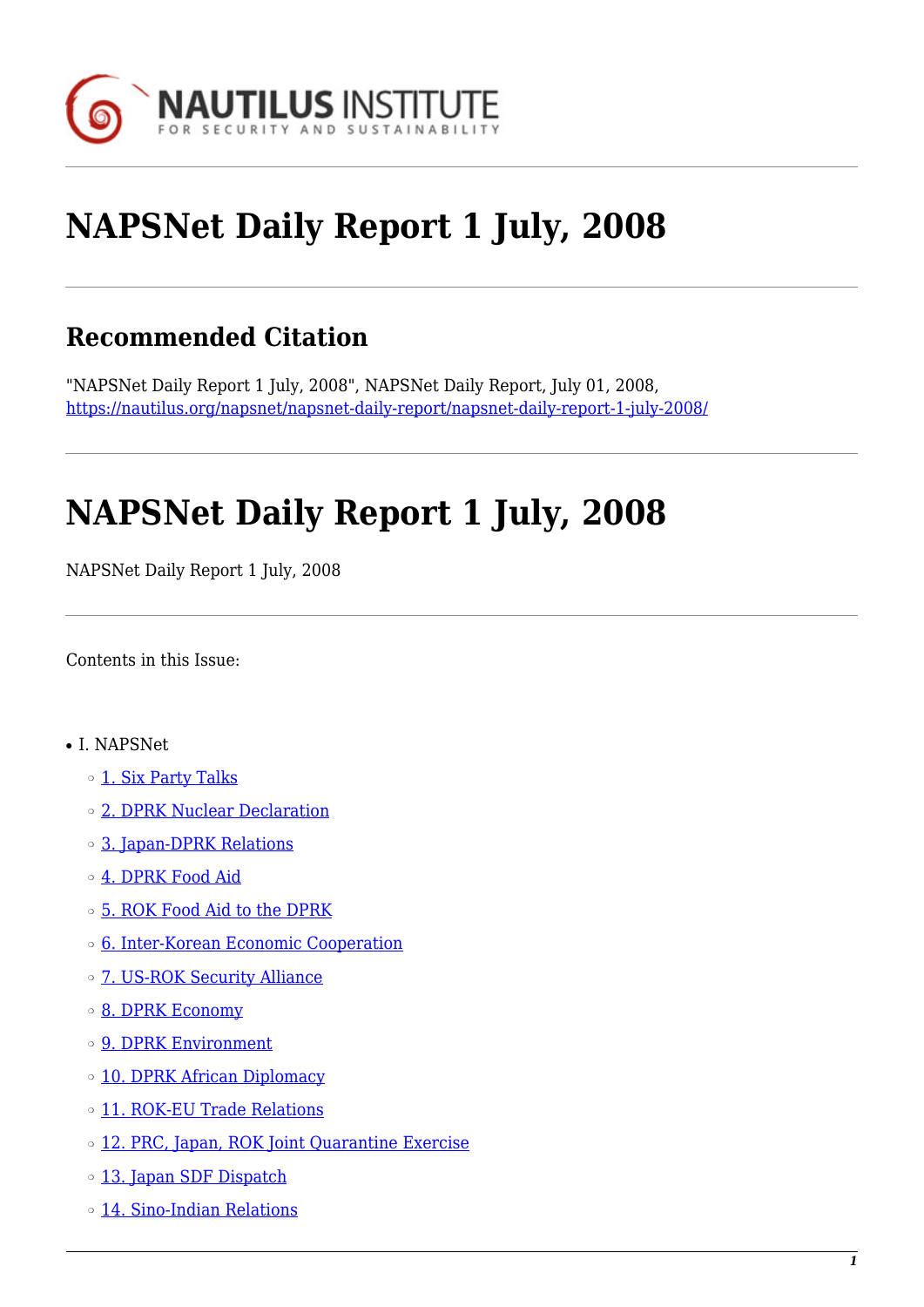o [15. PRC Security](#page-5-1)

- ❍ [16. PRC Earthquake](#page-5-2)
- o [17. PRC Environment](#page-5-3)
- ❍ [18. Mongolia Elections](#page-6-0)
- II. CanKor
	- $\circ$  [19. CanKor # 309-310](#page-6-1)
- III. PRC Report
	- o [20. PRC Civil Society](#page-7-0)
	- ❍ [21. Tibet Environment](#page-7-1)
- IV. ROK Report
	- ❍ [22. DPRK Human Rights Issue](#page-7-2)
	- ❍ [23. DPRK Internal Situation](#page-8-0)
	- ❍ [24. Inter-Korean Relations](#page-8-1)

[Preceding NAPSNet Report](https://nautilus.org/mailing-lists/napsnet/dr/2008-2/napsnet-daily-report-30-june-2008/)

### **I. NAPSNet**

# <span id="page-1-0"></span>**1. Six Party Talks**

Yonhap (Lee Chi-dong, "RESUMPTION OF SIX-WAY TALKS LIKELY AROUND JULY 10 ", Seoul, 2008/06/30) reported that the six-way talks on the DPRK's nuclear program are expected to restart around July 10, as the DPRK does not want the negotiations to be held this week, a senior ROK government official said. "China, which hosts the talks, is likely to inform participating nations of a proposed date as early as today," the official told Yonhap News Agency. "If so, the talks will likely resume around July 10, given the time needed for preparations." The DPRK opposed a proposal to resume the talks this week, citing a "technical problem," according to the official.

<span id="page-1-1"></span>[\(return to top\)](#page-0-0) 

# **2. DPRK Nuclear Declaration**

Chosun Ilbo ("N.KOREA PLUTONIUM FIGURES VARY", 2008/06/30) reported that a major point of interest in the nuclear declaration that Pyongyang handed over has been the amount of plutonium the DPRK possesses. According to Yonhap News, an anonymous source says the DPRK has acknowledged producing about 30 kg of plutonium from which two kg was used in the regime's nuclear test in October of 2006. The source says more plutonium remaining at the nuclear facility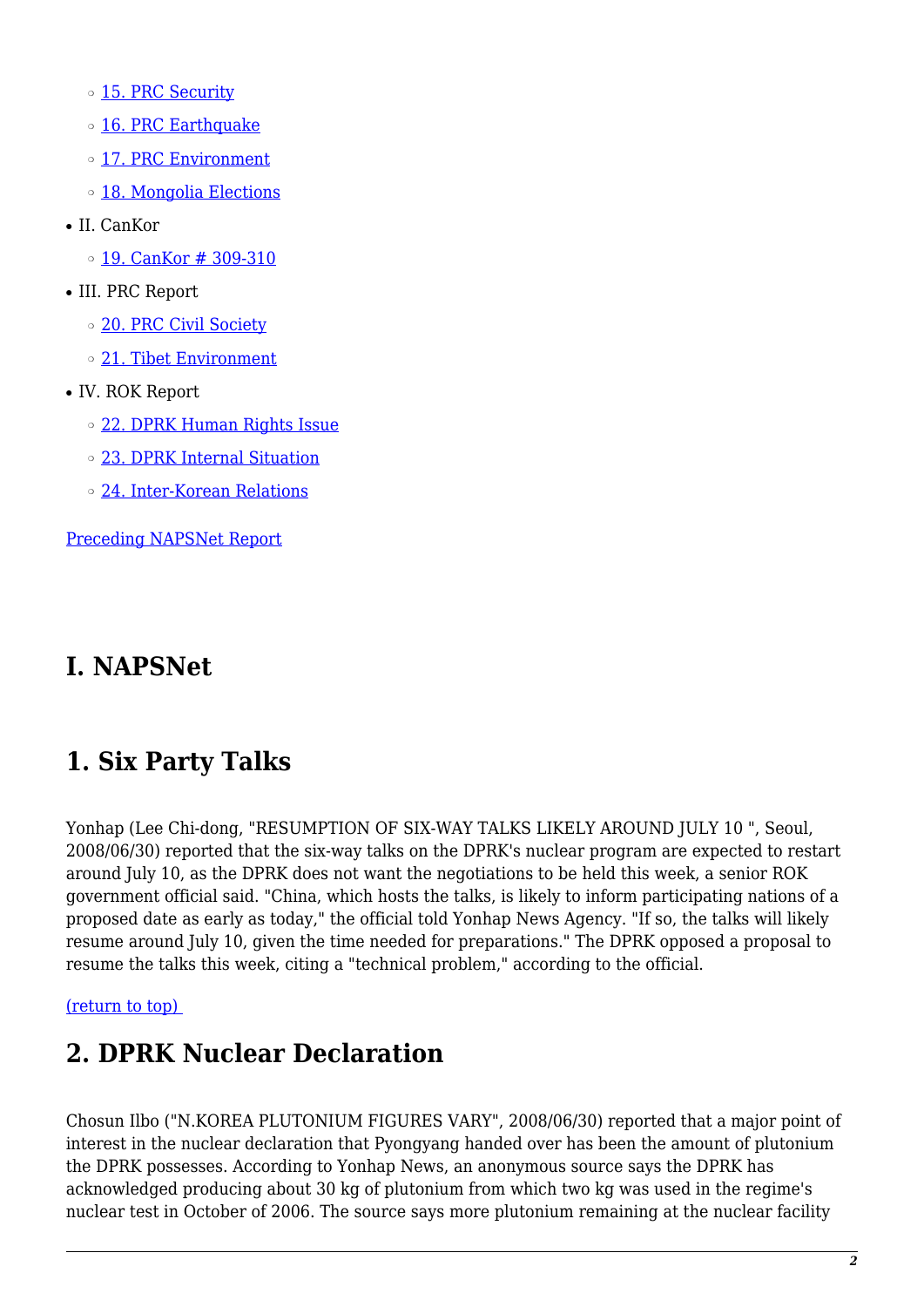could increase the total amount to 44 kg. However, American news channel CNN reported earlier citing the US State Department that Pyongyang acknowledged producing 40 kg of plutonium in its nuclear declaration.

<span id="page-2-0"></span>[\(return to top\)](#page-0-0) 

# **3. Japan-DPRK Relations**

Xinhua ("DPRK ACCUSES JAPANESE CONSERVATIVES OF HAMPERING DENUCLEARIZATION", Pyongyang, 2008/06/30) reported that the official news agency KCNA of the DPRK blasted Japanese conservatives' comments on the U.S. delisting of the country. "It is a criminal act to scuttle the denuclearization process," said the KCNA, referring to the "regrettable" comments by some Japanese conservatives on the US decision to remove the DPRK from its terrorism and sanctions blacklists.

Agence France-Presse ("JAPAN WARNS NKOREA TRYING TO DIVIDE TOKYO AND WASHINGTON ", Tokyo, 2008/06/30) reported that Japanese Foreign Minister Masahiko Komura warned against the DPRK's drive to divide Japan and the US following a dramatic turn in Washington-Pyongyang ties last week. "North Korea's biggest tactics is to estrange Japan from the United States and divide them," Komura said on the public broadcaster NHK. But neither Japanese Prime Minister Yasuo Fukuda nor US President George W. Bush would "follow it to please North Korea," he added. "What is necessary is that Japan and the United States cooperate in dealing with North Korea."

<span id="page-2-1"></span>[\(return to top\)](#page-0-0) 

# **4. DPRK Food Aid**

Agence France-Presse ("NO LINK BETWEEN FOOD AID AND NKOREA DECLARATION: US", Washinton, 2008/06/30) reported that the US insisted the arrival in the DPRK of a first shipment of US food aid had no link to Pyongyang's long-awaited declaration last week on its nuclear program. "Look, there is zero linkage here," said Tom Casey, a State Department spokesman. The World Food Program said in a statement it would in the future be able to feed more than five million people compared to the current 1.2 million.

Washington Post (Blaine Harden, "N. KOREA AGREES TO EXPANDED FOOD AID, ALLOWS U.N. TO MONITOR USE", 2008/06/30) reported that the United Nations World Food Program said it had signed an anticipated agreement with the DPRK that would increase the international feeding operation there to more than 5 million people, up from the 1.2 million people now being fed. The agreement also promises to give U.N. monitors more access than ever to find out who is eating the free food, a senior U.N. official said. "This agreement provides the best monitoring conditions the WFP has ever had in North Korea," said Tony Banbury, Asia director for the program. "This marks a major advance in the way we work in this country."

<span id="page-2-2"></span>[\(return to top\)](#page-0-0) 

# **5. ROK Food Aid to the DPRK**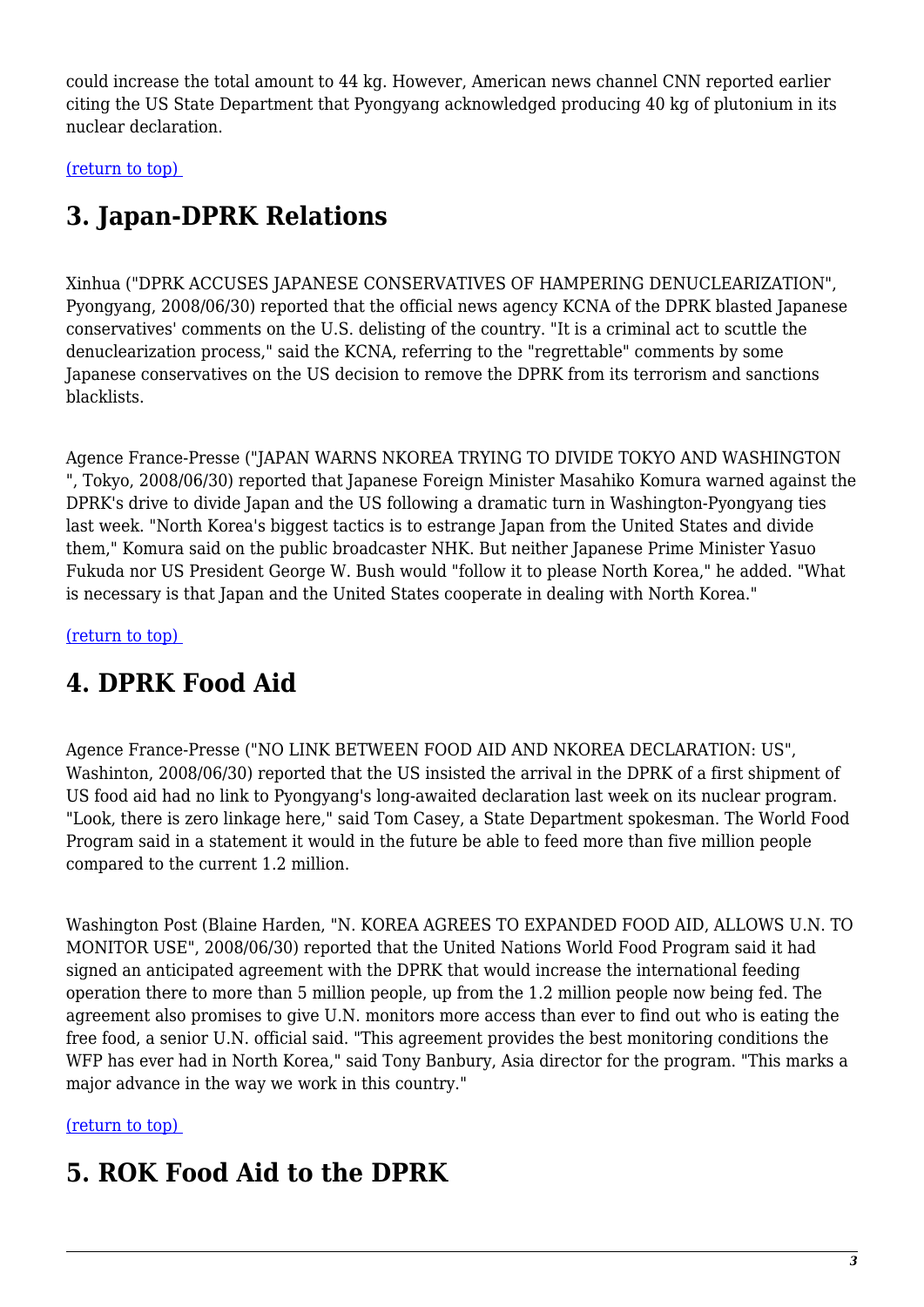Joongang Ilbo (Jung Ha-won, "PYONGYANG REJECTS SEOUL'S OFFER, TAKES U.S. FOOD AID", 2008/06/30) reported that the DPRK refused to accept 50,000 tons in corn aid the ROK offered in May, providing yet another sign of a widening fissure between the two Koreas. The ROK's Unification Ministry spokesman Kim Ho-nyoun said that Pyongyang rejected Seoul's offer to give 50,000 tons of corn after Seoul inquired about Pyongyang's stance for the second time. "We made the inquiry through the Red Cross in Panmunjom last week, and the North's working-level official said they would not accept the aid," Kim said.

#### <span id="page-3-0"></span>[\(return to top\)](#page-0-0)

#### **6. Inter-Korean Economic Cooperation**

Yonhap (Shim Sun-ah , "FACTORY IN KAESONG COMPLEX CLOSED DOWN OVER DISPUTE ", Seoul, 2008/06/30) reported that a ROK factory operating in the joint industrial complex in Kaesong has been closed for nearly 20 days over a feud with a DPRK controller, government and company officials said. The company, which employs around 300 DPRK workers, took the measure on June 12 after ROK employees and DPRK officials scuffled over supplies, they said. The firm demanded the DPRK authorities replace the DPRK controller who allegedly assaulted South Koreans in the fight, but the demand was not met.

#### <span id="page-3-1"></span>[\(return to top\)](#page-0-0)

### **7. US-ROK Security Alliance**

Korea Times (Jung Sung-ki, "US TO CHART STEPS AGAINST N. KOREA'S INSURGENCY TACTICS", 2008/06/30) reported that the US and ROK militaries are discussing ways of countering any Iraqstyle insurgency tactics by the DPRK in the event of war on the Korean Peninsula, the top US military commander here said. In an interview with Stars and Stripes newspaper, Gen. Walter L. Sharp, commander of the US Forces Korea (USFK) expressed particular concern regarding makeshift bomb attacks, which have resulted in devastating US casualties in Iraq and Afghanistan. "I do believe that North Korea is taking lessons out of Iraq, and they will change and adapt tactics," Sharp was quoted by the military newspaper as saying.

<span id="page-3-2"></span>[\(return to top\)](#page-0-0) 

#### **8. DPRK Economy**

Yonhap (Shim Sun-ah, "SMALL BUSINESSES THRIVING IN N. KOREA ", Seoul, 2008/06/30) reported that small-scale private businesses are quickly spreading in the DPRK with the tacit approval of authorities unable to supply sufficient food and consumer goods for its residents, sources well-informed on the DPRK. "Private startups with less than eight workers have been on the increase, with North Korean residents trying to make the utmost use of the government's measure to partially introduce a market economy in March 2003," one of the sources said.

#### <span id="page-3-3"></span>[\(return to top\)](#page-0-0)

#### **9. DPRK Environment**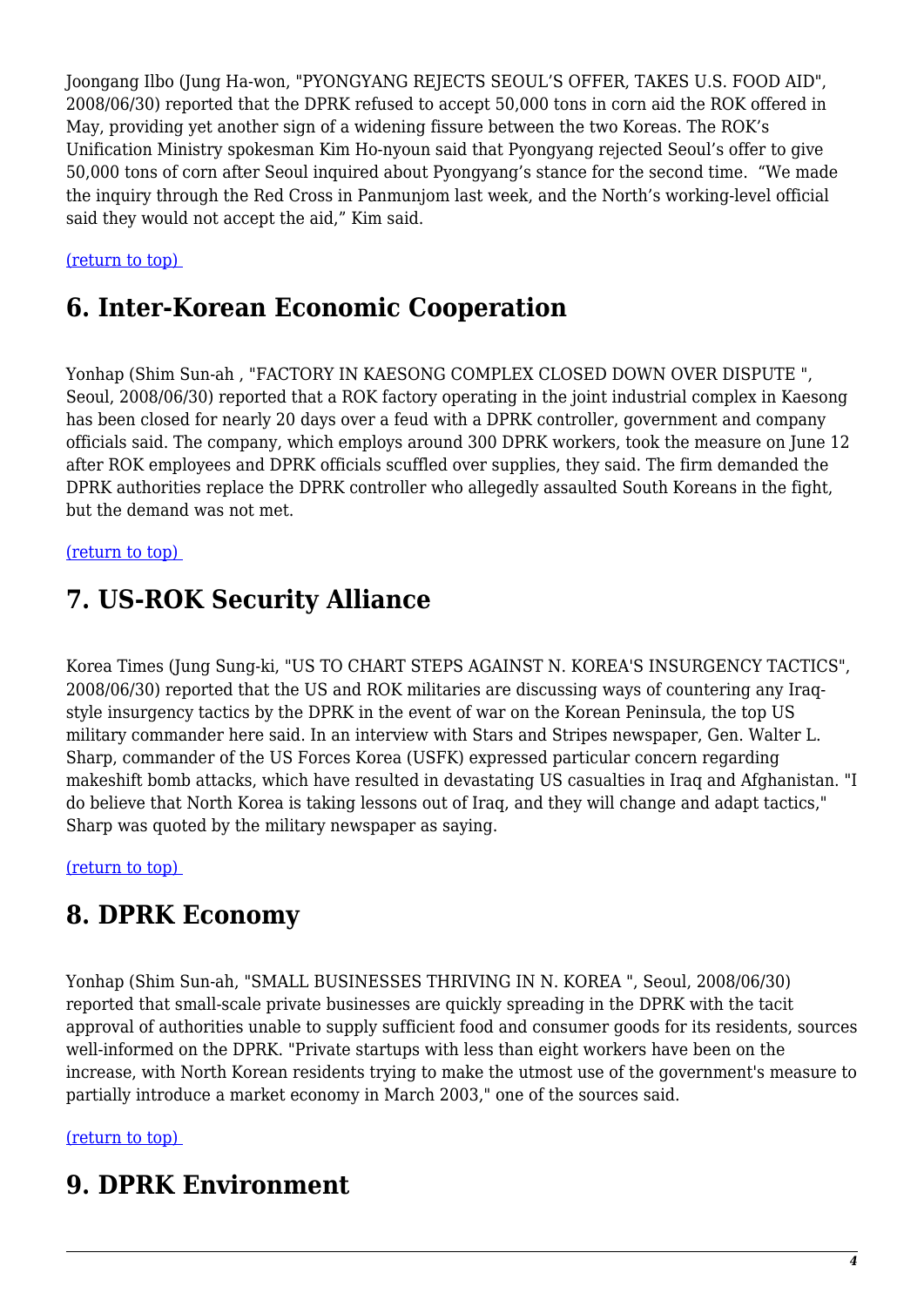The Telegraph (Michael Rank, "NORTH KOREA IN BID TO RECYCLE TOXIC WASTE", 2008/06/30) reported that the DPRK is planning to recycle waste that is so polluted other countries refuse to handle it. The DPRK, which is reputedly a significant poppy grower for the world heroin trade, is now tendering for bids to process toxic waste at a refurbished port close to the capital Pyongyang as part of its desperate efforts to earn foreign currency. Through a PRC-language website the country is seeking supplies of plastic and electronic waste which "can be processed in the port but which other countries and territories are restricted from dealing in", reflecting the country's dire economic plight and its scant regard for international norms.

#### <span id="page-4-0"></span>[\(return to top\)](#page-0-0)

#### **10. DPRK African Diplomacy**

Xinhua ("TOP LEGISLATOR: DPRK TO BOOST TIES WITH AU", 2008/06/30) reported that the DPRK will steadily boost its traditional friendly and cooperative relations with the African Union (AU) and its member states, a top-ranking DPRK legislator said. Kim Yong Nam, president of the Presidium of the DPRK Supreme People's Assembly, sent a message of greeting to the AU summit being held in Egypt.

<span id="page-4-1"></span>[\(return to top\)](#page-0-0) 

### **11. ROK-EU Trade Relations**

Xinhua ("S KOREA, EU TO HOLD MINISTER-LEVEL TALKS ON FTA ", Seoul, 2008/06/30) reported that trade ministers from the ROK and the European Union (EU) will meet next week to resolve contentious issues such as auto trade and rules of origin in their free trade negotiations, according to officials. Seoul said it would remove all tariffs on industrial goods within three years with some exceptions, and eliminate tariffs on roughly 72 percent of EU goods as measured by value in three years, compared with 68 percent in a previous offer. But the EU expressed disappointment with the ROK's offer, saying it falls short of the accord Seoul signed with Washington in June 2007.

<span id="page-4-2"></span>[\(return to top\)](#page-0-0) 

### **12. PRC, Japan, ROK Joint Quarantine Exercise**

The Yomiuri Shimbun ("JAPAN, CHINA, S. KOREA PLAN FLU OUTBREAK DRILL", 2008/06/30) reported that the government has decided to conduct its first joint drill with the PRC and ROK, possibly in October, to prepare against the possibility of an outbreak of new strains of influenza, according to sources. Through the joint drill, the three countries hope to determine whether the sharing of information among them and their quarantine measures are satisfactory, using the results of the drill to establish new guidelines.

<span id="page-4-3"></span>[\(return to top\)](#page-0-0) 

# **13. Japan SDF Dispatch**

The Asahi Shimbun ("FUKUDA: SDF TO BE DEPLOYED TO SUDAN", 2008/06/30) reported tha t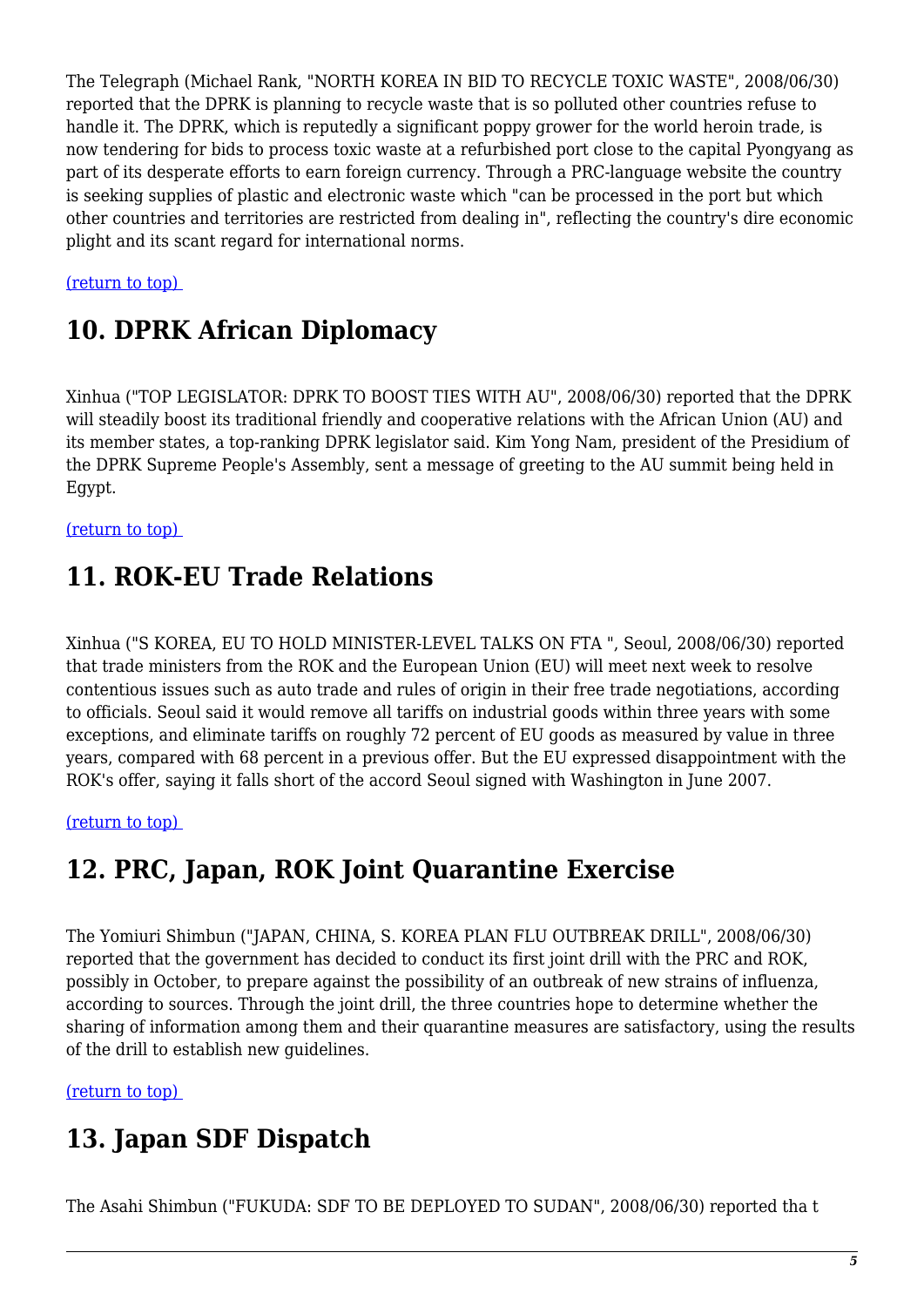Prime Minister Yasuo Fukuda told visiting United Nations Secretary-General Ban Ki Moon that Self-Defense Forces members would be sent to southern Sudan to join a U.N. peacekeeping mission. With the pledge, Fukuda demonstrated that Japan has the will and capacity to contribute to the international community ahead of the Group of Eight summit next week in the Lake Toyako resort area of Hokkaido. Fukuda also said he wanted Japan to become a nation seen as an able partner in peace efforts.

<span id="page-5-0"></span>[\(return to top\)](#page-0-0) 

# **14. Sino-Indian Relations**

IST ("COMMON STAKES IN FUTURE GUIDE TIES WITH CHINA, SAYS INDIA", Beijing, 2008/06/30) reported that ties between India and the PRC have witnessed dramatic changes recently and the two Asian giants have many stakes in common in future including development and environmental concerns, India's ambassador to Beijing Nirupama Rao has said. "We share issues in common", which dictates the "logical base" for the relationship, she said, adding the relations between the two neighbours had ramifications "far beyond the bilateral".

<span id="page-5-1"></span>[\(return to top\)](#page-0-0) 

# **15. PRC Security**

The Associated Press (Andy Wong, "SECURITY TIGHT IN CHINA TOWN AFTER RIOT ", Weng'an, 2008/06/30) reported that Paramilitary police swarmed the streets of this town in southwest PRC and detained hundreds of people for allegedly torching police and government buildings in an outburst of public anger over the suspected police cover-up of a teenage girl's death. Authorities rounded up 300 people accused of taking part in Saturday's riot, a Hong Kong-based human rights organization said. The unrest is especially sensitive for the PRC ahead of the Beijing Olympics in August.

<span id="page-5-2"></span>[\(return to top\)](#page-0-0) 

# **16. PRC Earthquake**

The Associated Press ("UN: FARMERS SUFFER \$6B IN DAMAGES FROM CHINA QUAKE ", 2008/06/30) reported that the devastating earthquake in the PRC last month caused around \$6 billion in damages for farmers in Sichuan province and killed millions of farm animals, a U.N. agency said. An estimated 30 million people in rural communities were affected, many losing most of their assets, the Food and Agriculture Organization said. It will take three to five years to rebuild the agriculture sector in the southwest PRC province, the agency said.

<span id="page-5-3"></span>[\(return to top\)](#page-0-0) 

# **17. PRC Environment**

The Associated Press ("ALGAE WOES HIT CHINA'S OLYMPIC SAILING HOST CITY ", Beijing, 2008/06/30) reported that to host the Olympic sailing events, the PRC port city of Qingdao moved a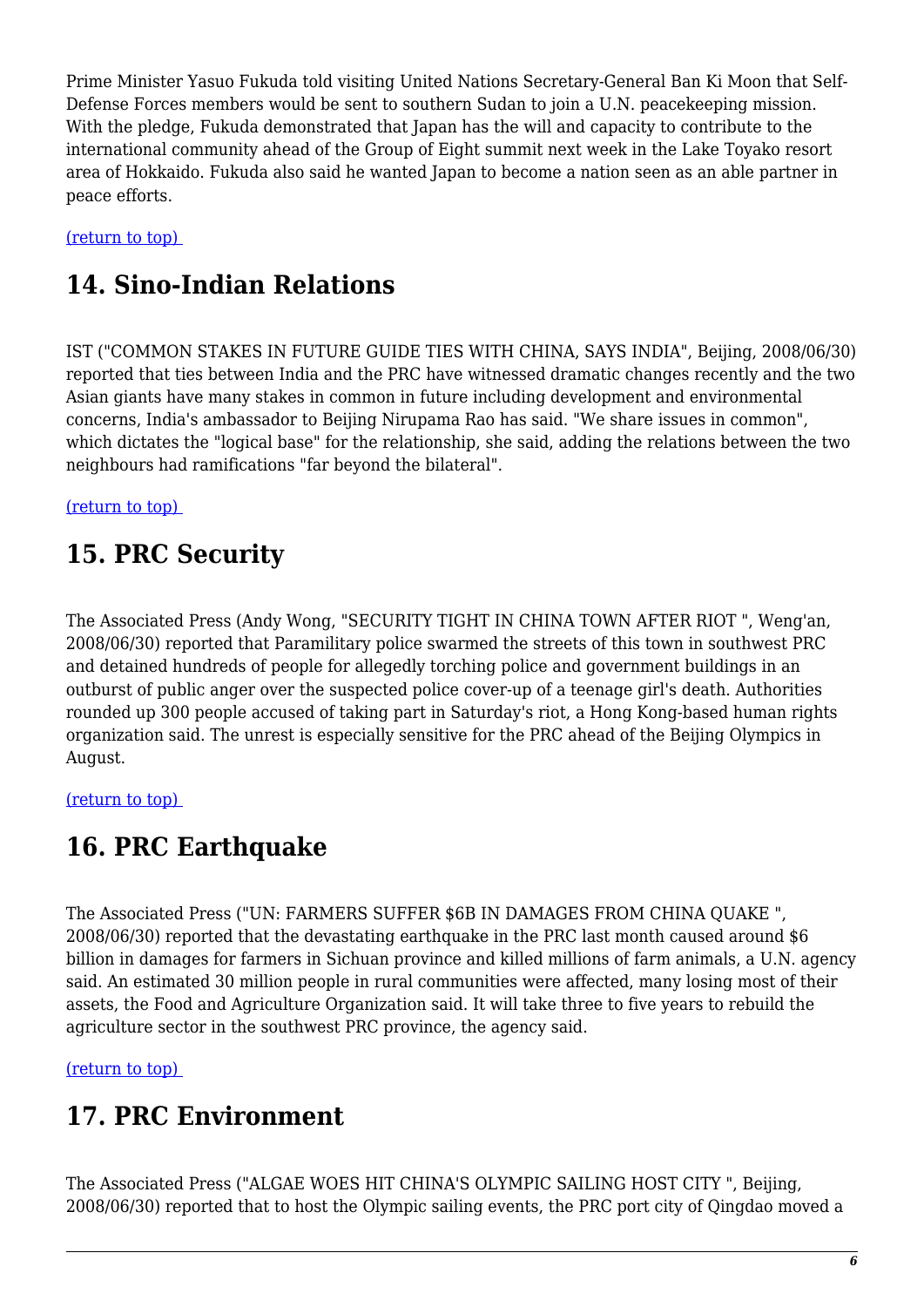massive boat yard, relocated industries and spent about \$850 million on transport links, parks, pollution controls and coastal green belts. But with little more than a month to go until the Games, a different challenge is cropping up: A forest of blue-green algae is choking the coastal waters, suffocating beaches and lying in thick layers along sailing routes. Blue-green algae blooms when nutrients, sometimes caused by excessive pollution, build up in water.

<span id="page-6-0"></span>[\(return to top\)](#page-0-0) 

# **18. Mongolia Elections**

BBC News (Michael Kohn , "MONGOLIA VOTES IN KEY ELECTIONS ", Ulan Bator, 2008/06/30) reported that voting has ended in Mongolia's fifth general election since the economic and political liberalisation of 1990. Voter turnout was high after a long and gruelling campaign between the two main parties, the Democrats and the ruling Mongolian People's Revolutionary Party. Both parties promised large public payouts from budget surpluses provided by the growing mining industry. But a new multi-mandate system of voting means that ballot counting will take longer than usual, because each ballot will have up to three circled names.

[\(return to top\)](#page-0-0) 

# **II. CanKor**

# <span id="page-6-1"></span>**19. CanKor # 309-310**

CANADA-KOREA ELECTRONIC INFORMATION SERVICE ("DPRK NUCLEAR DECLARATION", 2008/06/27) Like numerous other countries, Canada conveys official satisfaction over the fact that the DPRK has presented a declaration of its nuclear programmes to the chair of the Six-Party Talks. A day later, the DPRK destroys the cooling tower of its Yongbyon nuclear reactor in a controlled implosion that is meant to symbolize its commitment to dismantle nuclear weapons projects. Pacific Forum CSIS President Ralph Cossa answers some key questions regarding actual and desirable US reactions to these events. In a move designed to ease concerns over the next step to be taken by the USA -- the removal of the DPRK from the US list of states that sponsor terrorism -- the DPRK Ministry of Foreign Affairs issues a statement formally renouncing "all forms of terrorism and any support to it".

CANADA-KOREA ELECTRONIC INFORMATION SERVICE ("FOCUS: FOOD FOR PEACE",

2008/06/27) As a backdrop to the nuclear performance, there is another drama unfolding, more immediately damaging to ordinary citizens of DPR Korea. The rise in global food prices, a disastrous 2007 harvest, the continuing decline in North Korea's economy, combined with a reluctance by traditional donors to send poorly monitored food aid has once again brought the DPRK to the brink of famine. The CanKor Report's FOCUS on "food for peace" examines the causes and extent of this crisis, as well as the remarkable concessions made by DPRK authorities in order to receive an input of 500,000 metric tons of food from the US Agency for International Development. This food will be delivered over a 12-month period, adding to food aid pledges from China and Russia. Pressures are mounting on ROK President Lee Myung-bak to reverse his suspension of food assistance, as illustrated by a recent appeal from "new settlers", i.e. North Korean refugee/defectors living in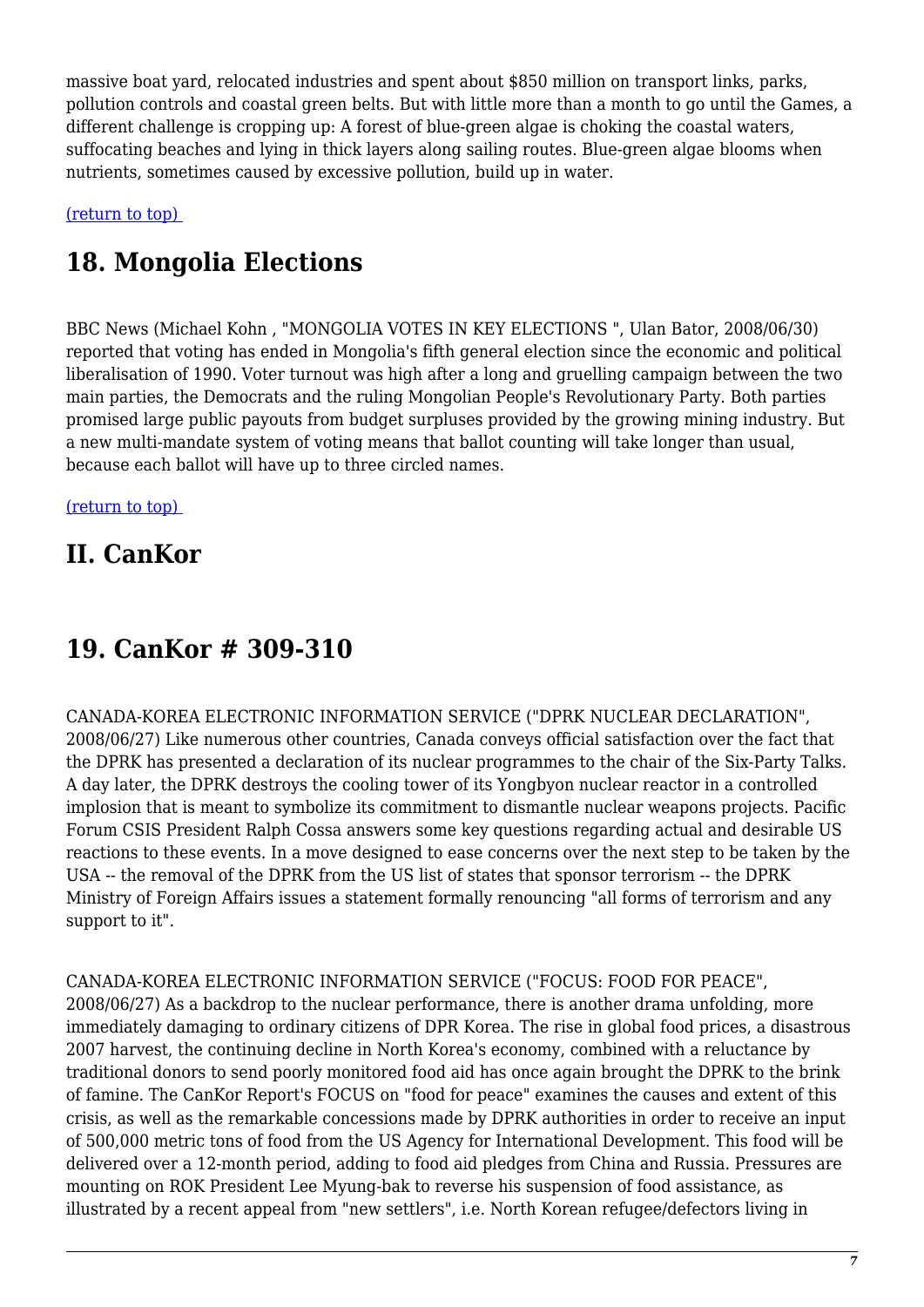CANADA-KOREA ELECTRONIC INFORMATION SERVICE ("CONVERSATION WITH THE PATRIOT -- PART 8", 2008/06/27) CanKor editor Erich Weingartner continues his fictional conversation with the DPR Korean "patriot", based on 25 years of close contact with Koreans both north and south of the 38th parallel. In this issue: episode 8, in which Pak Kim Li addresses causes and consequences of the current food shortages, including a peculiar take on its relationship to the nuclear issue.

[\(return to top\)](#page-0-0) 

### **III. PRC Report**

# <span id="page-7-0"></span>**20. PRC Civil Society**

Yixing Daily (Yan Wen, "'FIVE CARE' ACTION OFFICIALLY STARTED, 363 SOCIAL ORGANIZATIONS RESPOND POSITIVELY", 2008/06/27) reported that "Five Care" action is mainly about 'care of honesty and self-discipline, care of clients, care of national defense construction, care of community welfare, and care of vulnerable groups'. The municipal Civil Affairs Bureau will take the lead while the project is implemented by various social organizations. 363 social organizations of Yixing City will combine their own characteristics with the work realities, adhering to the principles of people-oriented action, serving the masses, spontaneity and volunteerism, to carry out this action step by step.

<span id="page-7-1"></span>[\(return to top\)](#page-0-0) 

# **21. Tibet Environment**

Global Times (Wang Qichao, "TIBET INDEPENDENCE ELEMENTS VILIFIED CHINA'S ENVIRONMENT PROTECTION ACT", 2008/06/27) reported that, full of oxygen bags, backpacks or even the bodies of the victims, Mount Everest has become "the world's highest garbage dump." To this end, the Tibet Autonomous Regional Environmental Protection Bureau announced on the 23rd the clean-up of its northern foothills in 2009. This decision is explained as due to an "ulterior motive" by Tibet Independence Elements through the international media. They also think that the time set in 2009 is deliberate, because 2009 will mark the 50  $<sup>th</sup>$  year of the Dalai Lama's flight.</sup> Actually earlier in 2004 the PRC cleaned Mt. Everest, with 24 volunteers cleaning up 24 tons garbage. And it is the responsibility of Tibet Environmental Protection Bureau to protect the environment of Everest.

[\(return to top\)](#page-0-0) 

### <span id="page-7-2"></span>**IV. ROK Report**